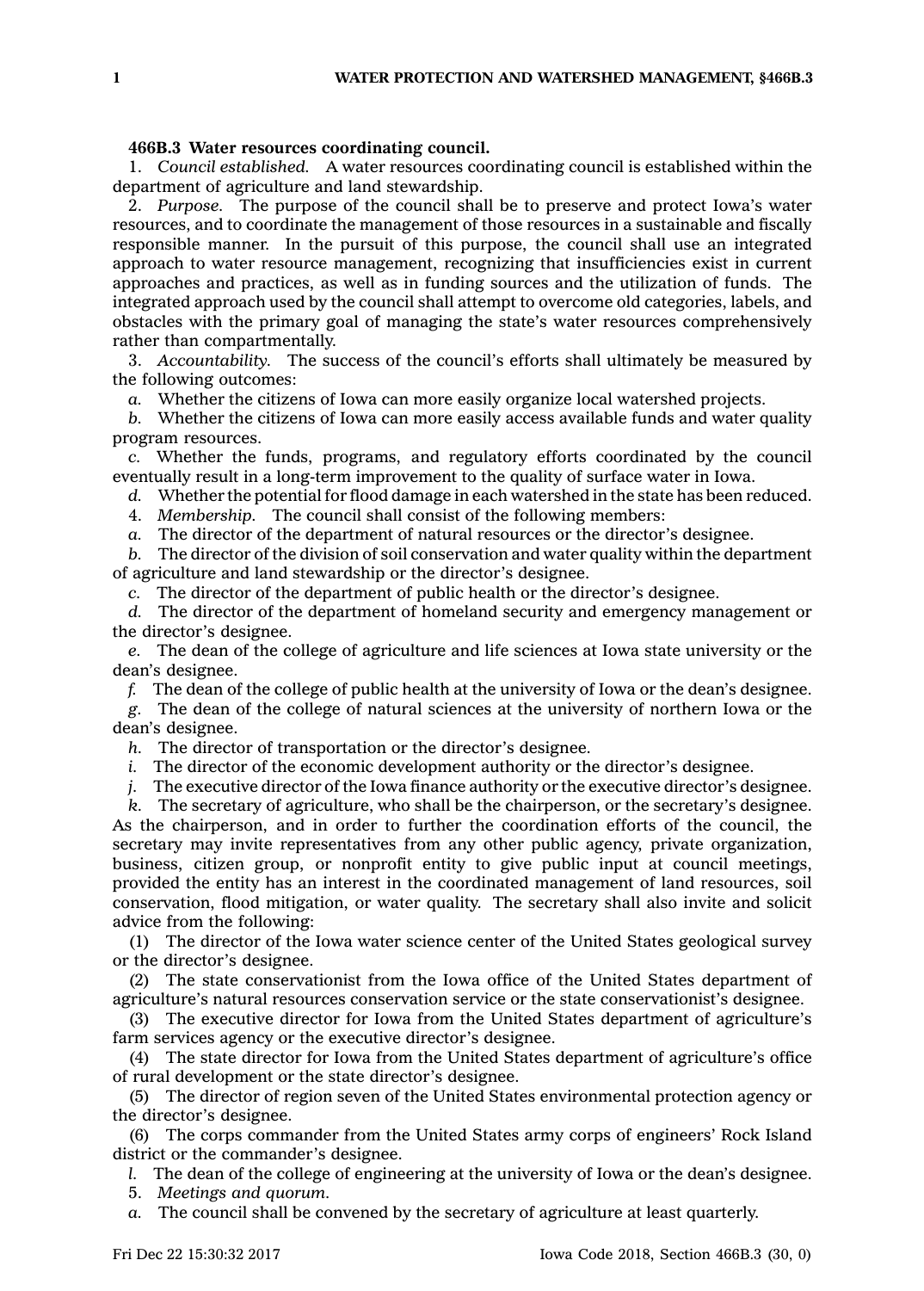## **§466B.3, WATER PROTECTION AND WATERSHED MANAGEMENT 2**

*b.* A majority of the members fixed by statute shall constitute <sup>a</sup> quorum, and any action taken by the council must be adopted by <sup>a</sup> majority of the voting membership.

6. *Duties and powers.*

*a.* The council shall engage in the regular coordination of water resource-related functions, including protection strategies, planning, assessment, prioritization, review, concurrence, advocacy, and education.

*b.* In coordinating water resource-related functions, the council may do all of the following:

(1) Consider the steps necessary to address the planning, management, and implementation of water resource improvement.

(2) Identify ways to facilitate communication and participation among all water resource stakeholders, including owners of land in Iowa whether they are residents or not.

(3) Identify inefficiencies in current programs and recommend ways to eliminate duplicative services.

(4) Improve the availability and management of water resource information.

(5) Provide incentives for, and recognition of, environmental excellence.

(6) Regularly assess and identify measurable improvements in water quality.

(7) Oversee the complete, statewide regional watershed assessment, prioritization, and planning process described in section [466B.5](https://www.legis.iowa.gov/docs/code/466B.5.pdf), including <sup>a</sup> short-term interim program and <sup>a</sup> long-term comprehensive state water quality and quantity plan updated every five years as provided in [sections](https://www.legis.iowa.gov/docs/code/466B.5.pdf) 466B.5 and [466B.6](https://www.legis.iowa.gov/docs/code/466B.6.pdf).

(8) Develop <sup>a</sup> protocol which identifies high-priority watersheds, including local and community-based subwatersheds, and which appropriately directs resources to those watersheds.

(9) Review best available technologies on <sup>a</sup> regular basis, so that investments of time and program resources can be prioritized and directed to projects that will best and most effectively improve water quality and reduce flood damage within regional and community subwatersheds.

(10) Review voluntary, performance-based standards for water resource management, land management, and soil conservation.

(11) Develop <sup>a</sup> protocol for assigning multiagency teams to regional watersheds and local subwatersheds and guide those teams in the coordination of citizen and agency activities within those watersheds.

(12) Engage in dialogue with, and pursue efforts to make cooperative agreements with, other states when <sup>a</sup> watershed extends beyond borders of this state.

(13) Enter into agreements and make contracts with third parties for the performance of duties imposed by this [chapter](https://www.legis.iowa.gov/docs/code//466B.pdf).

(14) Prepare <sup>a</sup> memorandum of understanding identifying the roles and responsibilities of council members in the coordination of the implementation of community-based subwatershed improvement plans. The memorandum shall be <sup>a</sup> commitment by the agencies participating in council meetings to reach consensus regarding communications with subwatershed planning units.

*c.* The council shall develop recommendations for policies and funding promoting <sup>a</sup> watershed management approach to reduce the adverse impact of future flooding on this state's residents, businesses, communities, and soil and water quality. The council shall consider policies and funding options for various strategies to reduce the impact of flooding including but not limited to additional floodplain regulation; wetland protection, restoration, and construction; the promulgation and implementation of statewide storm water management standards; conservation easements and other land management; perennial ground cover and other agricultural conservation practices; pervious pavement, bioswales, and other urban conservation practices; and permanent or temporary water retention structures. In developing recommendations, the council shall consult with hydrological and land use experts, representatives of cities, counties, drainage and levee